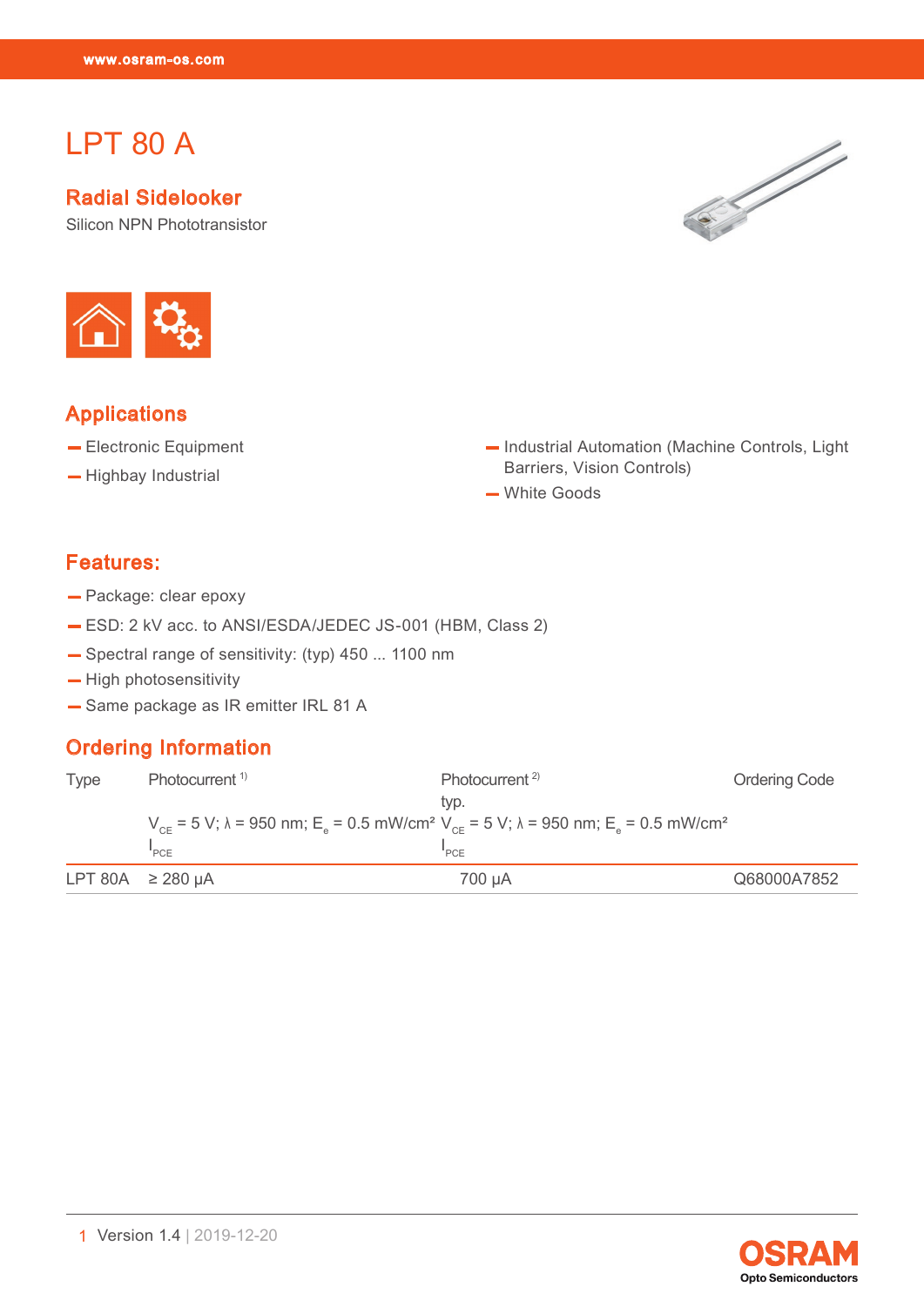### Maximum Ratings

| $T_a = 25 °C$                                                                 |                           |              |                    |
|-------------------------------------------------------------------------------|---------------------------|--------------|--------------------|
| Parameter                                                                     | Symbol                    |              | <b>Values</b>      |
| Operating temperature                                                         | $\mathsf{T}_{\text{op}}$  | min.<br>max. | $-40$ °C<br>100 °C |
| Storage temperature                                                           | $T_{\rm stg}$             | min.<br>max. | $-40$ °C<br>100 °C |
| Collector-emitter voltage                                                     | $\rm V_{\rm CE}$          | max.         | 30 V               |
| Collector current                                                             | $\mathsf{I}_{\mathsf{C}}$ | max.         | 50 mA              |
| Collector surge current<br>$T \leq 10$ µs                                     | $I_{CS}$                  | max.         | 100 mA             |
| Emitter-collector voltage                                                     | $V_{EC}$                  | max.         | 7V                 |
| Total power dissipation                                                       | $P_{\text{tot}}$          | max.         | 100 mW             |
| <b>ESD withstand voltage</b><br>acc. to ANSI/ESDA/JEDEC JS-001 (HBM, Class 2) | $V_{ESD}$                 | max.         | $2$ kV             |

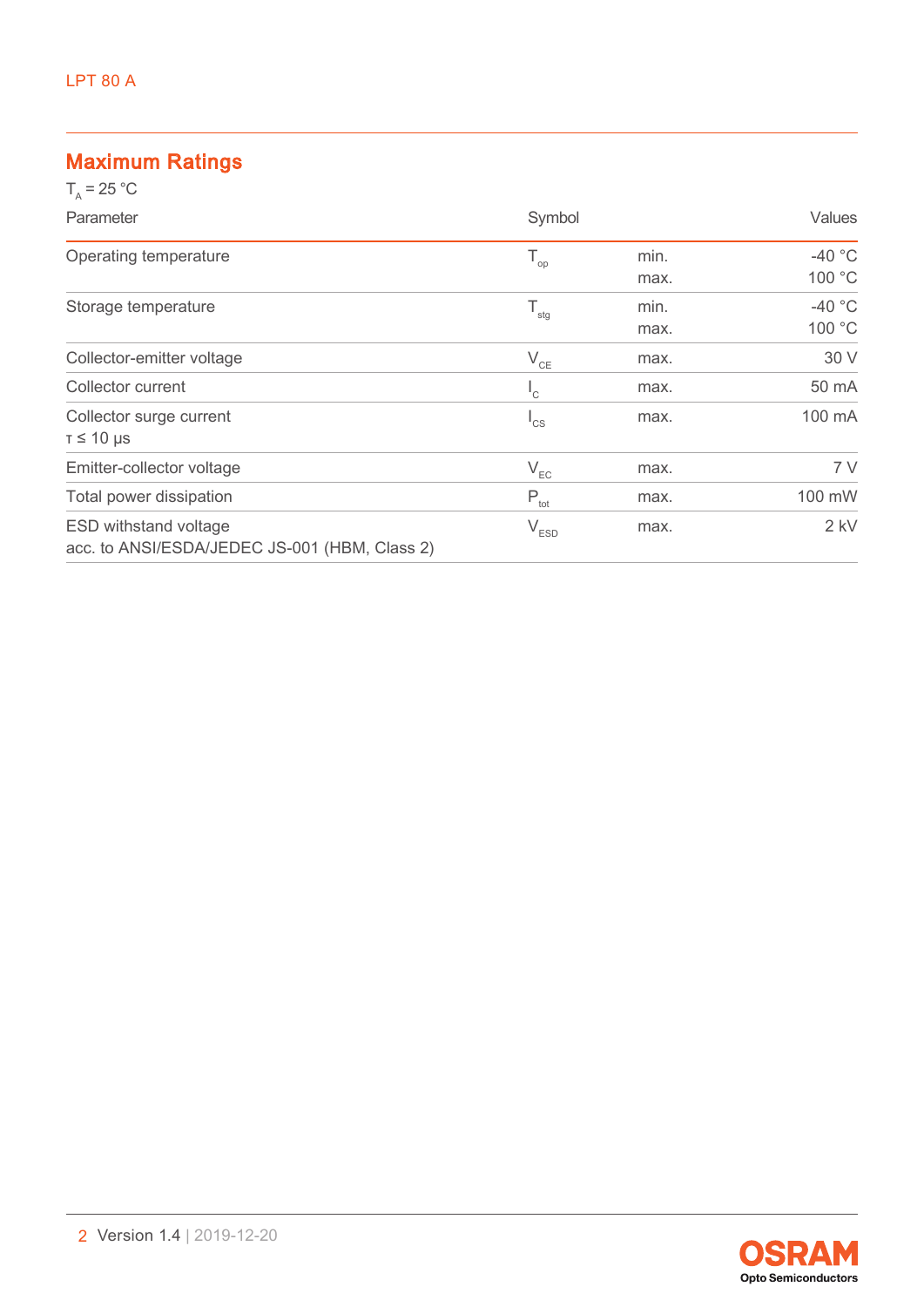### **Characteristics**

| $T_a = 25 °C$                                                                     |                                       |              |                               |
|-----------------------------------------------------------------------------------|---------------------------------------|--------------|-------------------------------|
| Parameter                                                                         | Symbol                                |              | Values                        |
| Wavelength of max sensitivity                                                     | $\lambda_{\text{S max}}$              | typ.         | 880 nm                        |
| Spectral range of sensitivity                                                     | $\lambda_{10\%}$                      | typ.         | 450  1100<br>nm               |
| Dimensions of chip area                                                           | L x W                                 | typ.         | $0.55 \times 0.55$<br>mm x mm |
| Radiant sensitive area                                                            | A                                     | typ.         | $0.11$ mm <sup>2</sup>        |
| Half angle                                                                        | $\varphi$                             | typ.         | $35~^\circ$                   |
| Photocurrent<br>$V_{CF}$ = 5 V; Std. Light A; E <sub>v</sub> = 1000 lx            | $I_{PCE}$                             | typ.         | 3200 µA                       |
| Dark current<br>$V_{CF}$ = 20 V; E = 0                                            | $I_{CE0}$                             | typ.<br>max. | 1 nA<br>50 nA                 |
| Rise time<br>$I_c$ = 1 mA; λ = 0 nm; V <sub>cc</sub> = 5 V; R <sub>1</sub> = 1 kΩ | t,                                    | typ.         | $10 \mu s$                    |
| Fall time<br>$I_c$ = 1 mA; λ = 0 nm; V <sub>cc</sub> = 5 V; R <sub>1</sub> = 1 kΩ | t,                                    | typ.         | $10 \mu s$                    |
| Collector-emitter saturation voltage 3)<br>Threefold saturated                    | $\rm V_{\rm CEsat}$                   | typ.         | 150 mV                        |
| Capacitance<br>$V_{CF}$ = 0 V; f = 1 MHz; E = 0                                   | $C_{CE}$                              | typ.         | 7.5 pF                        |
| Thermal resistance junction ambient real                                          | $\mathsf{R}_{\underbar{\text{thJA}}}$ | max.         | 750 K / W                     |

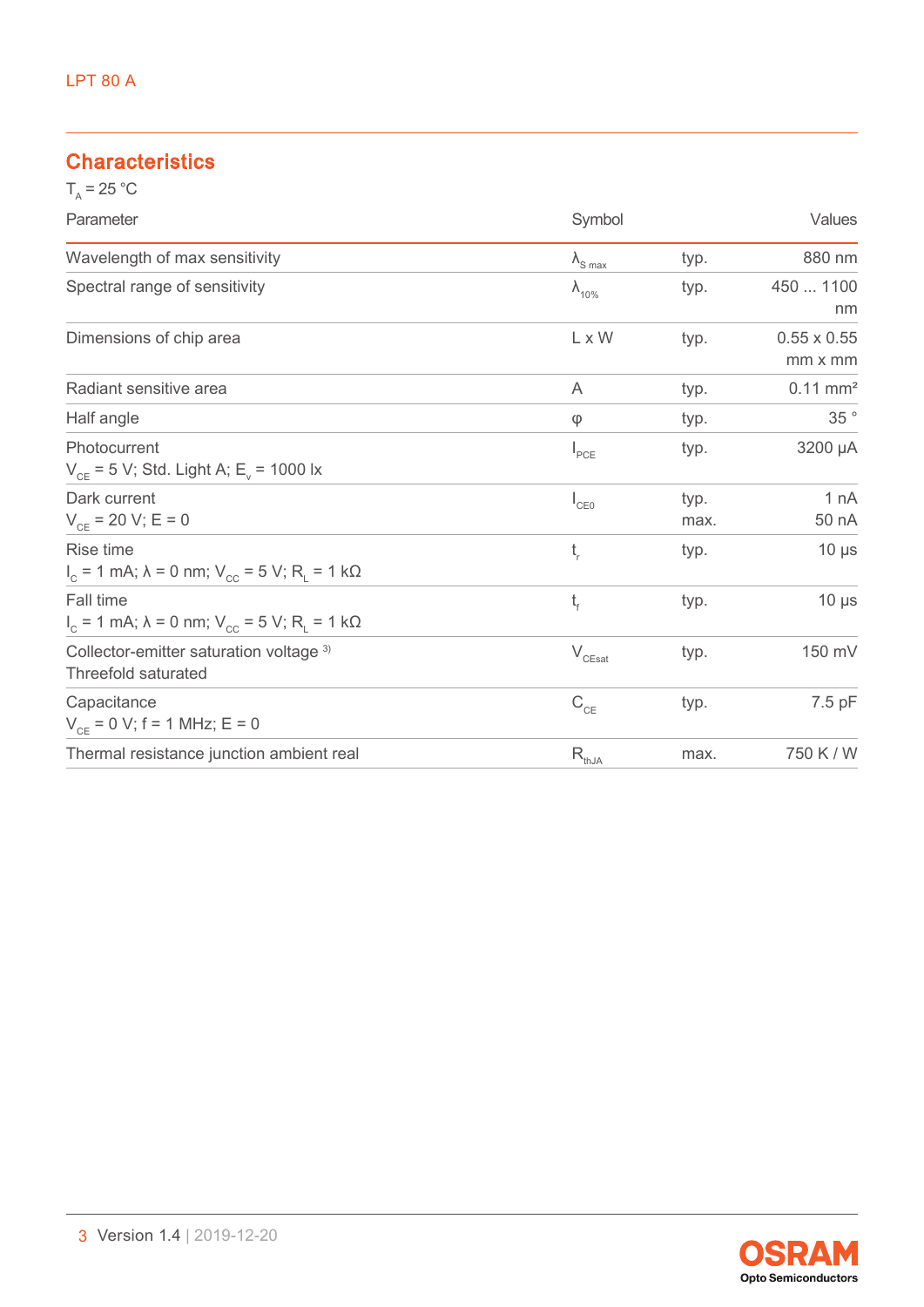## Relative Spectral Sensitivity<sup>[4\),](#page-10-0) [5\)](#page-10-0)</sup>

 $S_{rel} = f (\lambda)$ 



### Directional Characteristics<sup>[4\),](#page-10-0) [5\)](#page-10-0)</sup>

 $S_{\textrm{\tiny rel}}=f(\phi)$ 



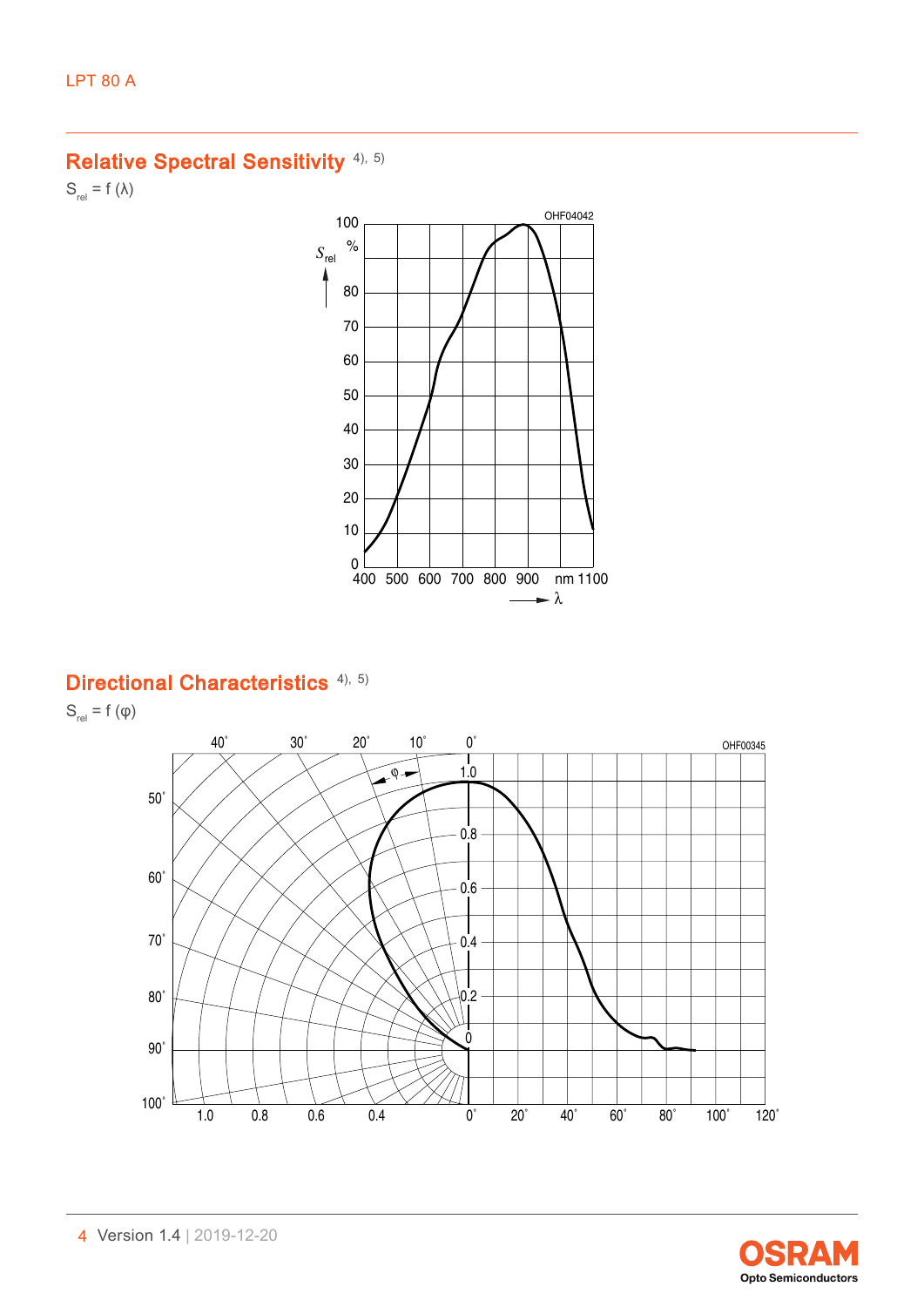### Photocurrent <sup>[4\),](#page-10-0) [5\)](#page-10-0)</sup>

 $I_{PCE}$  = f (E<sub>e</sub>) ; V<sub>CE</sub> = 5 V



#### Dark Current <sup>[4\),](#page-10-0) [5\)](#page-10-0)</sup>

 $I_{CE0}$  = f ( $V_{CE}$ ) ; E = 0



### Collector-Emitter Capacitance [4\),](#page-10-0) [5\)](#page-10-0)



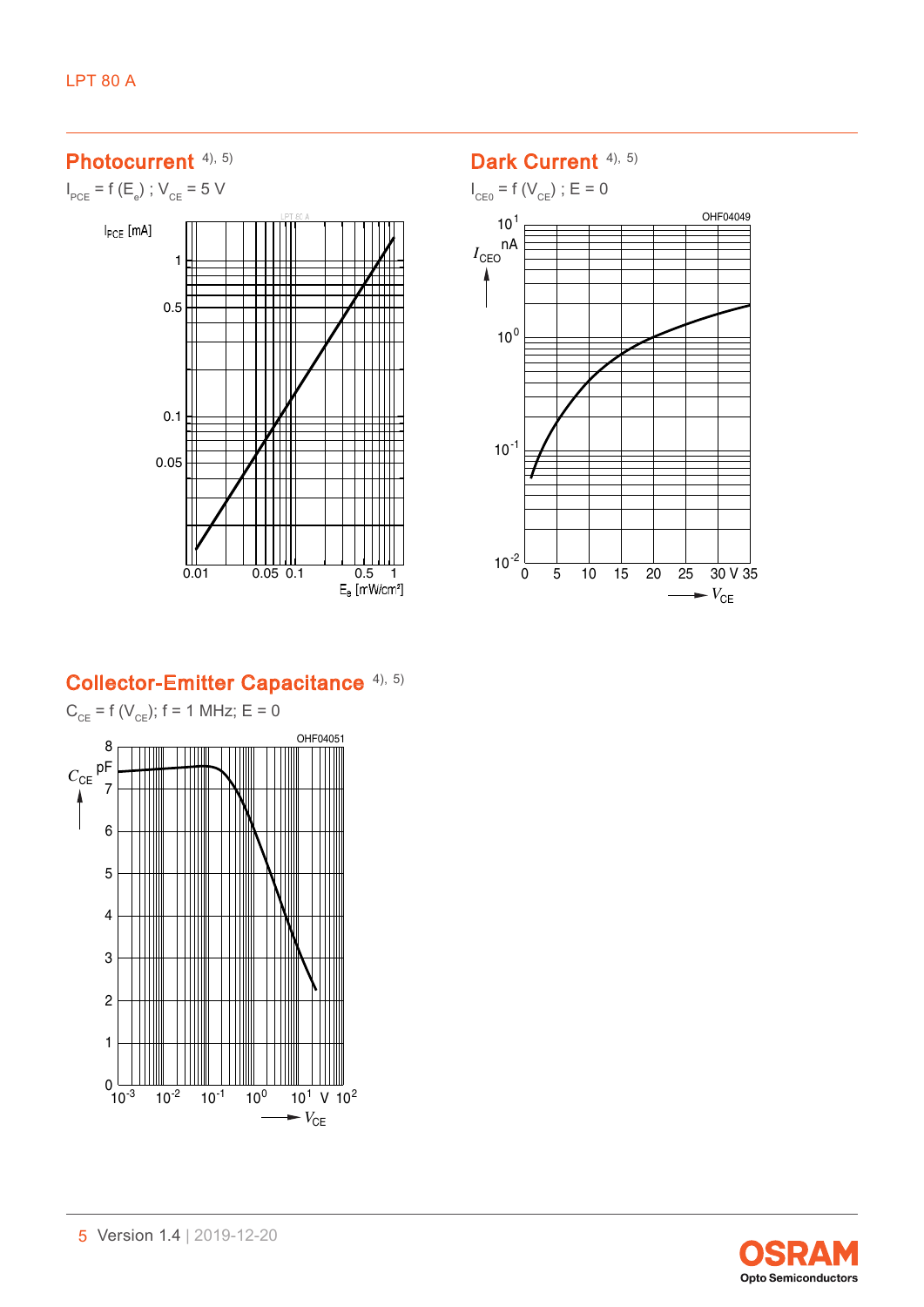## Dark Current<sup>[4\)](#page-10-0)</sup>  $I_{\text{ceo}}$  = f (T<sub>A</sub>); V<sub>CE</sub> = 5 V; E<sub>e</sub> = 0 mW/cm<sup>2</sup> OHF04050  $10<sup>4</sup>$ nA  $I_{\text{CEO}}$  $410^{3}$  $10<sup>2</sup>$  $10<sup>1</sup>$  $10^{0}$  $10^{-1}$  $10^{-2}$   $-25$  $\overline{0}$  25 50 75 °C 100  $\rightarrow$   $T_A$  $\sim$

#### Photocurrent<sup>[4\)](#page-10-0)</sup>

 $I_{\text{PCE,rel}} = f(T_A)$ ;  $V_{\text{CE}} = 5 \text{ V}$ ;  $E_v = 1000 \text{ Jx}$ 



## Power Consumption



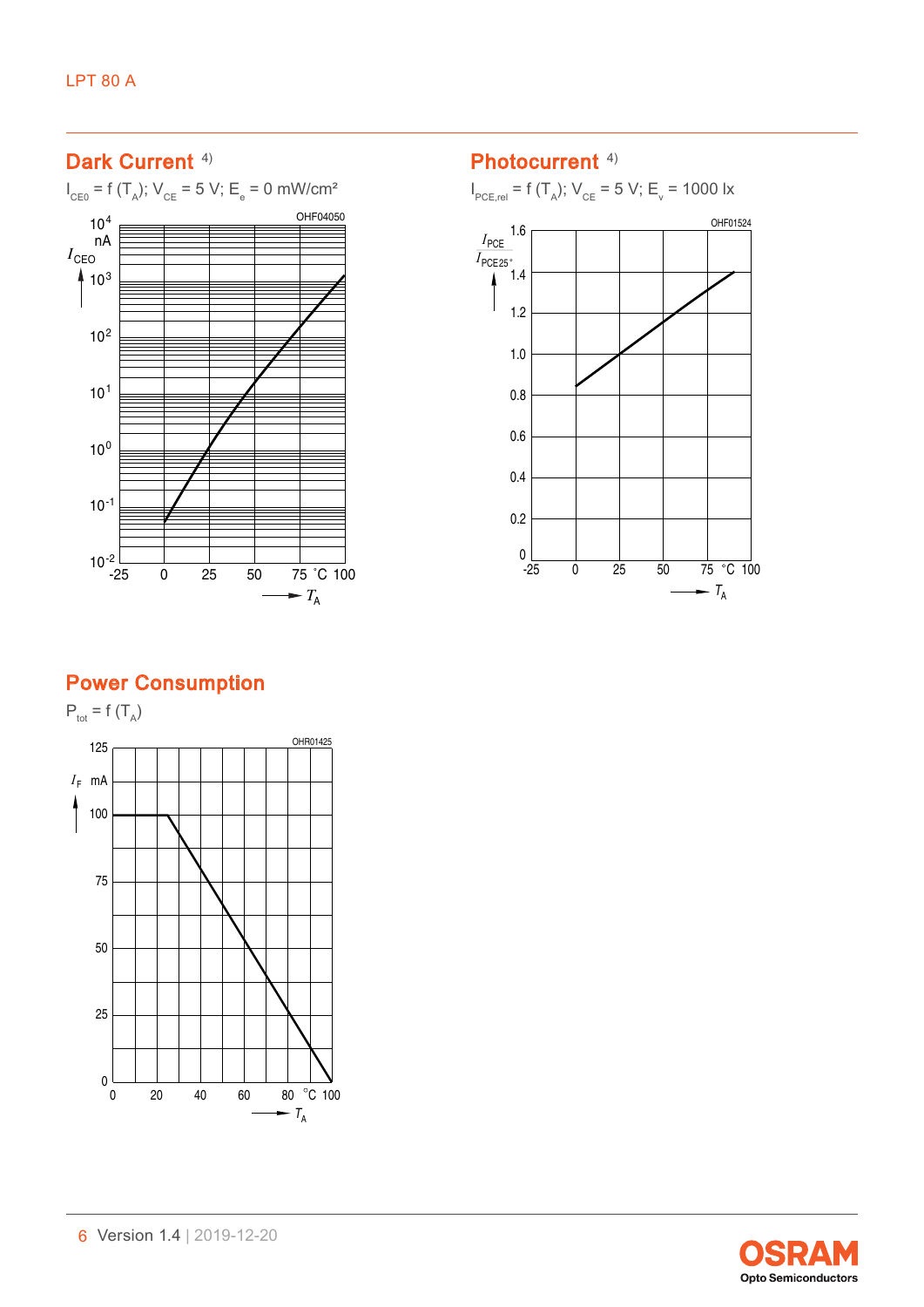### Dimensional Drawing<sup>[6\)](#page-10-0)</sup>



### Further Information:

| <b>Approximate Weight:</b> | 157.0 mg  |
|----------------------------|-----------|
| <b>Package marking:</b>    | Collector |

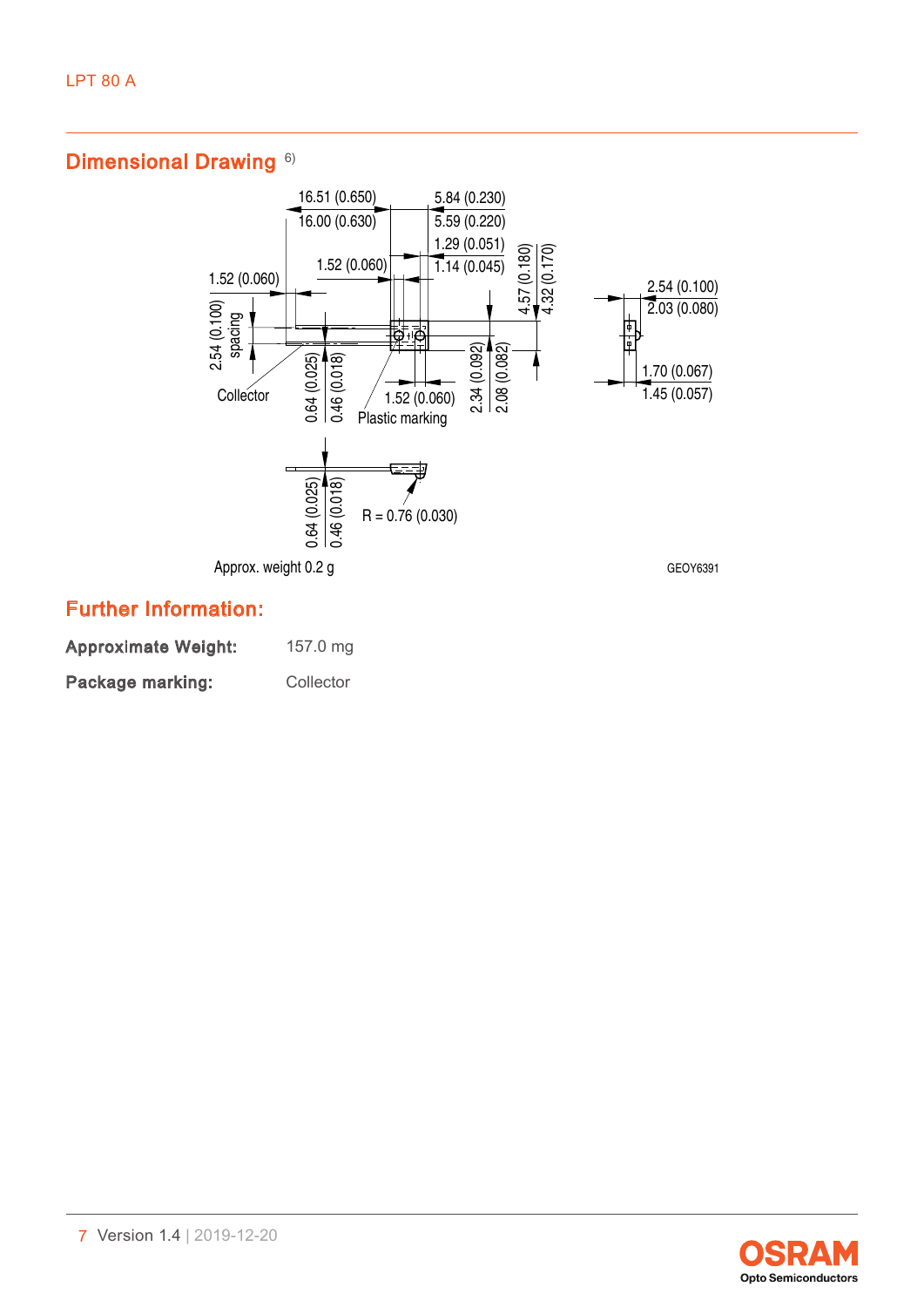Recommended Solder Pad [6\)](#page-10-0)



E062.3010.188-01

### TTW Soldering

IEC-61760-1 TTW



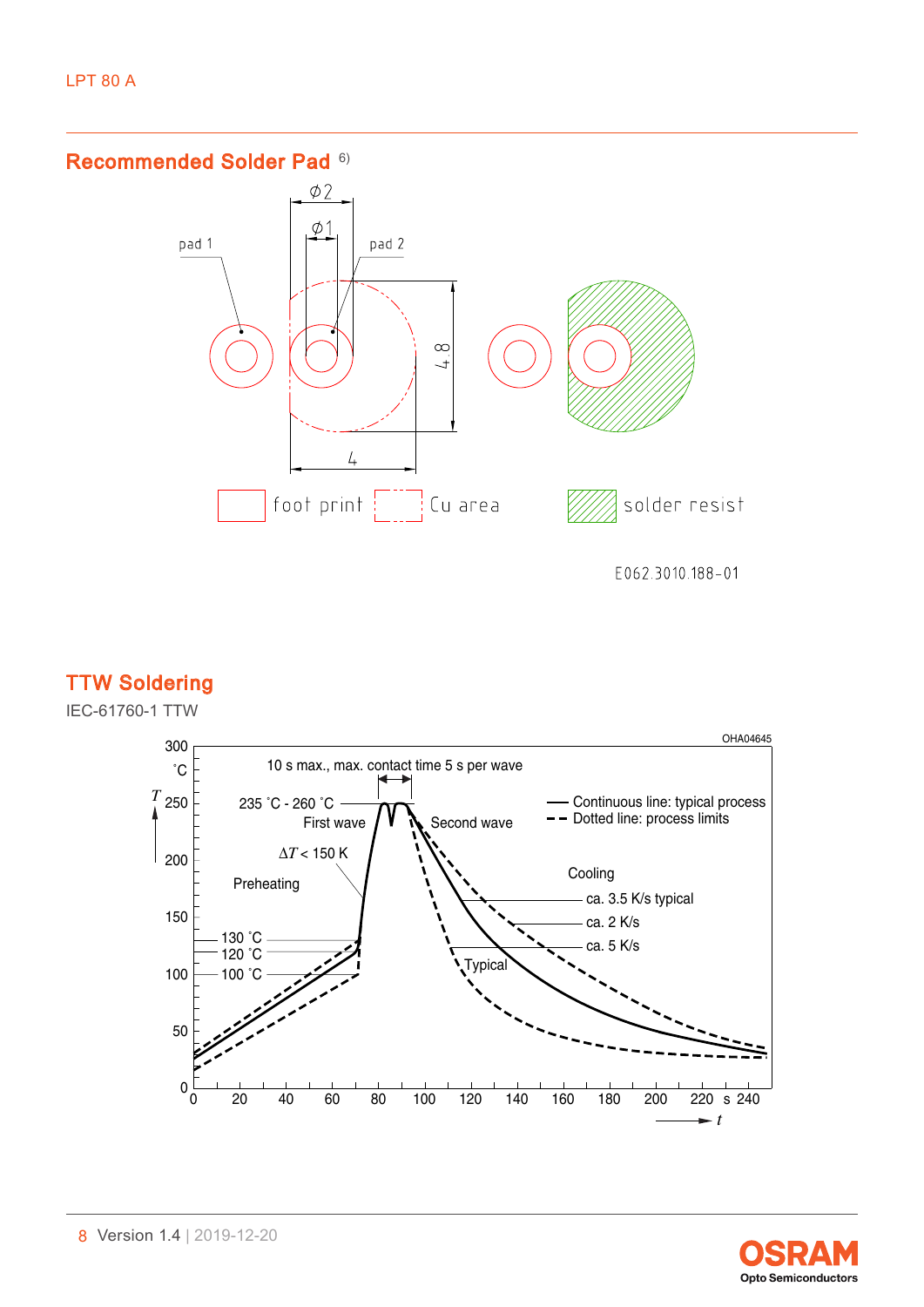#### **Notes**

The evaluation of eye safety occurs according to the standard IEC 62471:2006 (photo biological safety of lamps and lamp systems). Within the risk grouping system of this IEC standard, the device specified in this data sheet falls into the class **exempt group (exposure time 10000 s)**. Under real circumstances (for exposure time, conditions of the eye pupils, observation distance), it is assumed that no endangerment to the eye exists from these devices. As a matter of principle, however, it should be mentioned that intense light sources have a high secondary exposure potential due to their blinding effect. When looking at bright light sources (e.g. headlights), temporary reduction in visual acuity and afterimages can occur, leading to irritation, annoyance, visual impairment, and even accidents, depending on the situation.

Subcomponents of this device contain, in addition to other substances, metal filled materials including silver. Metal filled materials can be affected by environments that contain traces of aggressive substances. Therefore, we recommend that customers minimize device exposure to aggressive substances during storage, production, and use. Devices that showed visible discoloration when tested using the described tests above did show no performance deviations within failure limits during the stated test duration. Respective failure limits are described in the IEC60810.

For further application related information please visit www.osram-os.com/appnotes

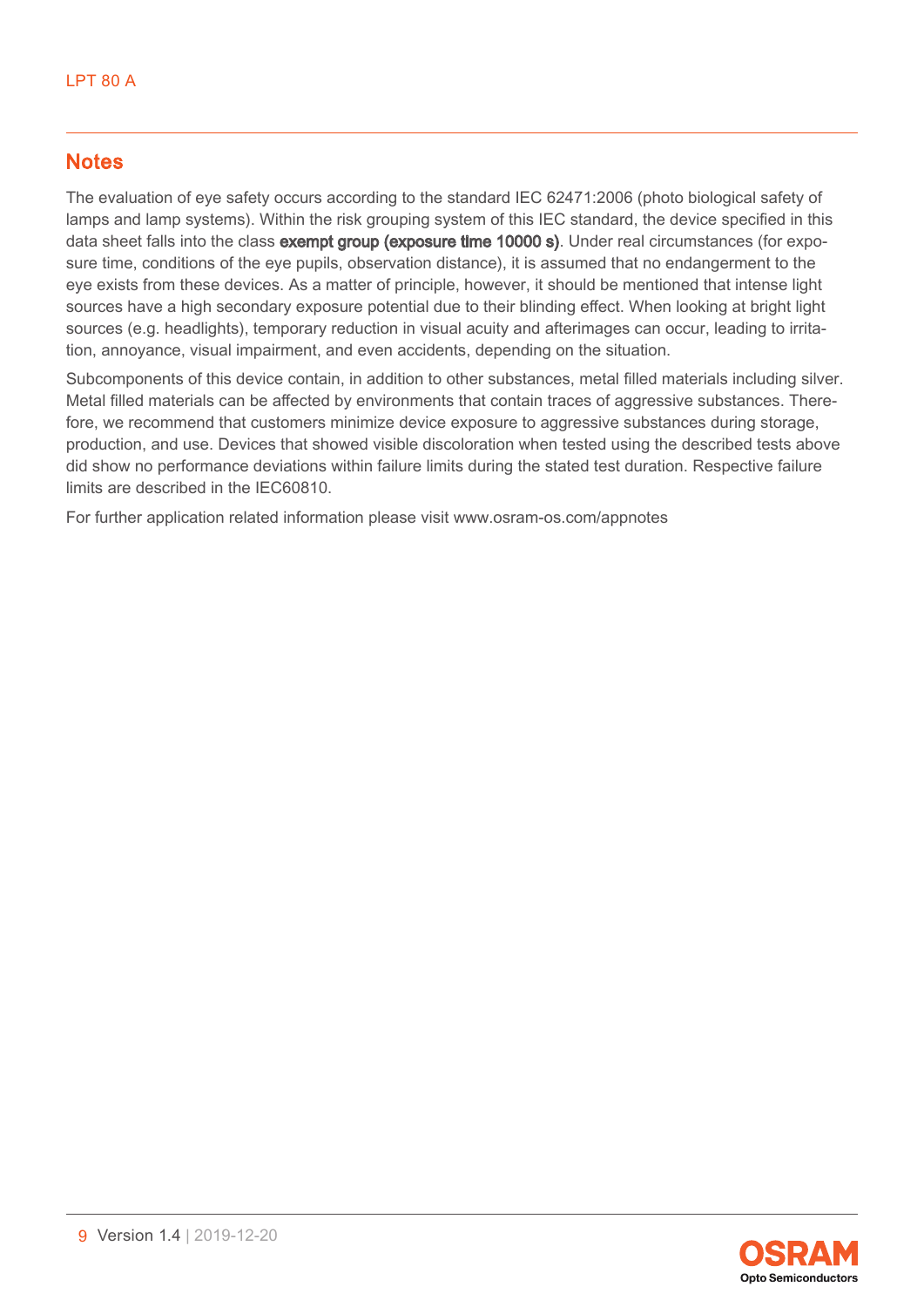#### Disclaimer

#### Attention please!

The information describes the type of component and shall not be considered as assured characteristics. Terms of delivery and rights to change design reserved. Due to technical requirements components may contain dangerous substances.

For information on the types in question please contact our Sales Organization.

If printed or downloaded, please find the latest version on the OSRAM OS website.

#### Packing

Please use the recycling operators known to you. We can also help you – get in touch with your nearest sales office. By agreement we will take packing material back, if it is sorted. You must bear the costs of transport. For packing material that is returned to us unsorted or which we are not obliged to accept, we shall have to invoice you for any costs incurred.

#### Product and functional safety devices/applications or medical devices/applications

OSRAM OS components are not developed, constructed or tested for the application as safety relevant component or for the application in medical devices.

OSRAM OS products are not qualified at module and system level for such application.

In case buyer – or customer supplied by buyer – considers using OSRAM OS components in product safety devices/applications or medical devices/applications, buyer and/or customer has to inform the local sales partner of OSRAM OS immediately and OSRAM OS and buyer and /or customer will analyze and coordinate the customer-specific request between OSRAM OS and buyer and/or customer.

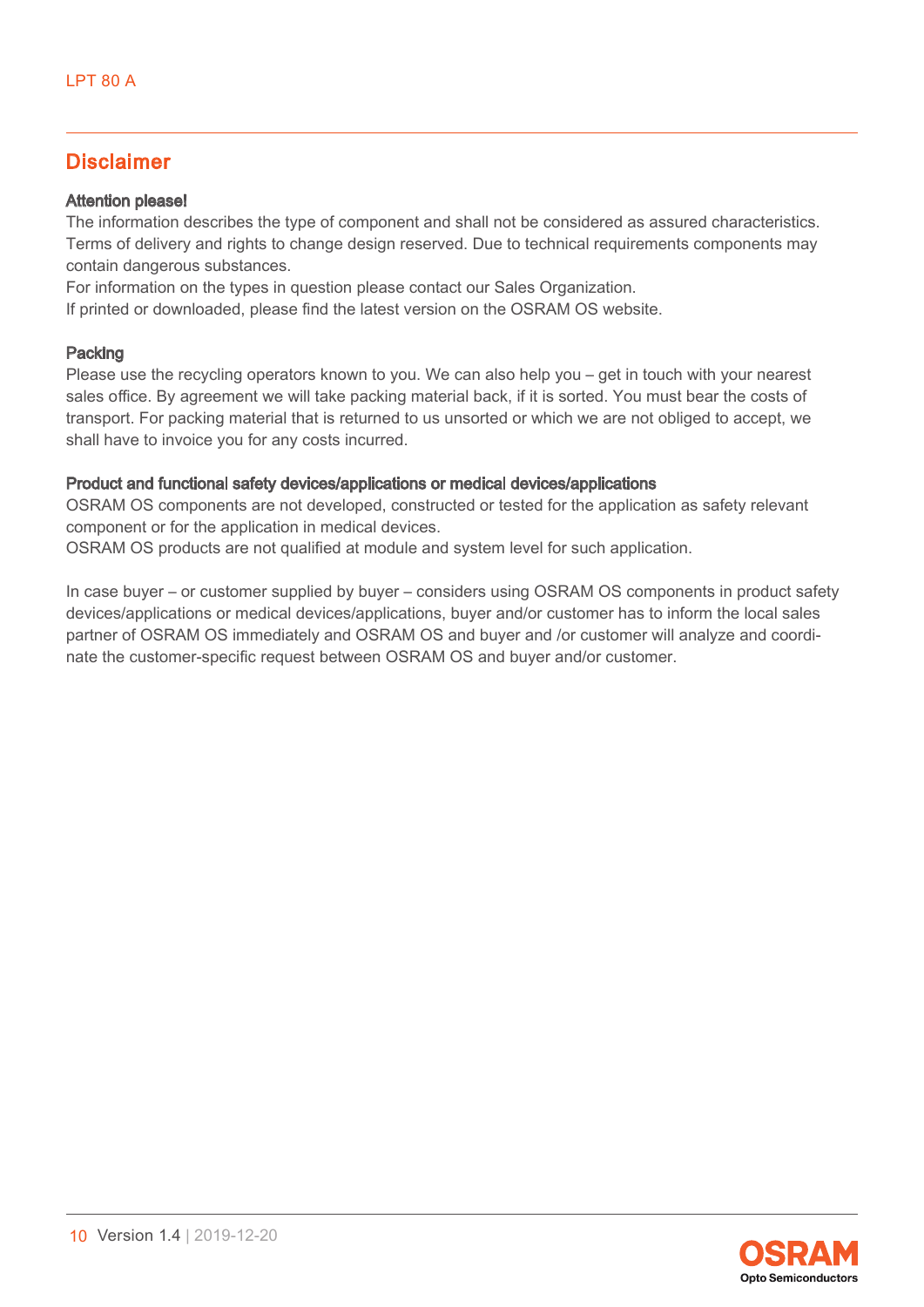#### <span id="page-10-0"></span>**Glossary**

- <sup>1)</sup> Photocurrent: The photocurrent values are measured (by irradiating the devices with a homogenous light source and applying a voltage to the device) with a tolerance of ±11 %.
- <sup>2)</sup> Tolerance of Measure: Unless otherwise noted in drawing, tolerances are specified with ±0.1 and dimensions are specified in mm.
- <sup>3)</sup> **IPCEmin:** IPCEmin is the min. photocurrent of the specified group.
- <sup>4)</sup> Typical Values: Due to the special conditions of the manufacturing processes of semiconductor devices, the typical data or calculated correlations of technical parameters can only reflect statistical figures. These do not necessarily correspond to the actual parameters of each single product, which could differ from the typical data and calculated correlations or the typical characteristic line. If requested, e.g. because of technical improvements, these typ. data will be changed without any further notice.
- $5$  Testing temperature: TA = 25 $^{\circ}$ C (unless otherwise specified)
- $6$  Tolerance of Measure: Unless otherwise noted in drawing, tolerances are specified with  $\pm 0.1$  and dimensions are specified in mm.

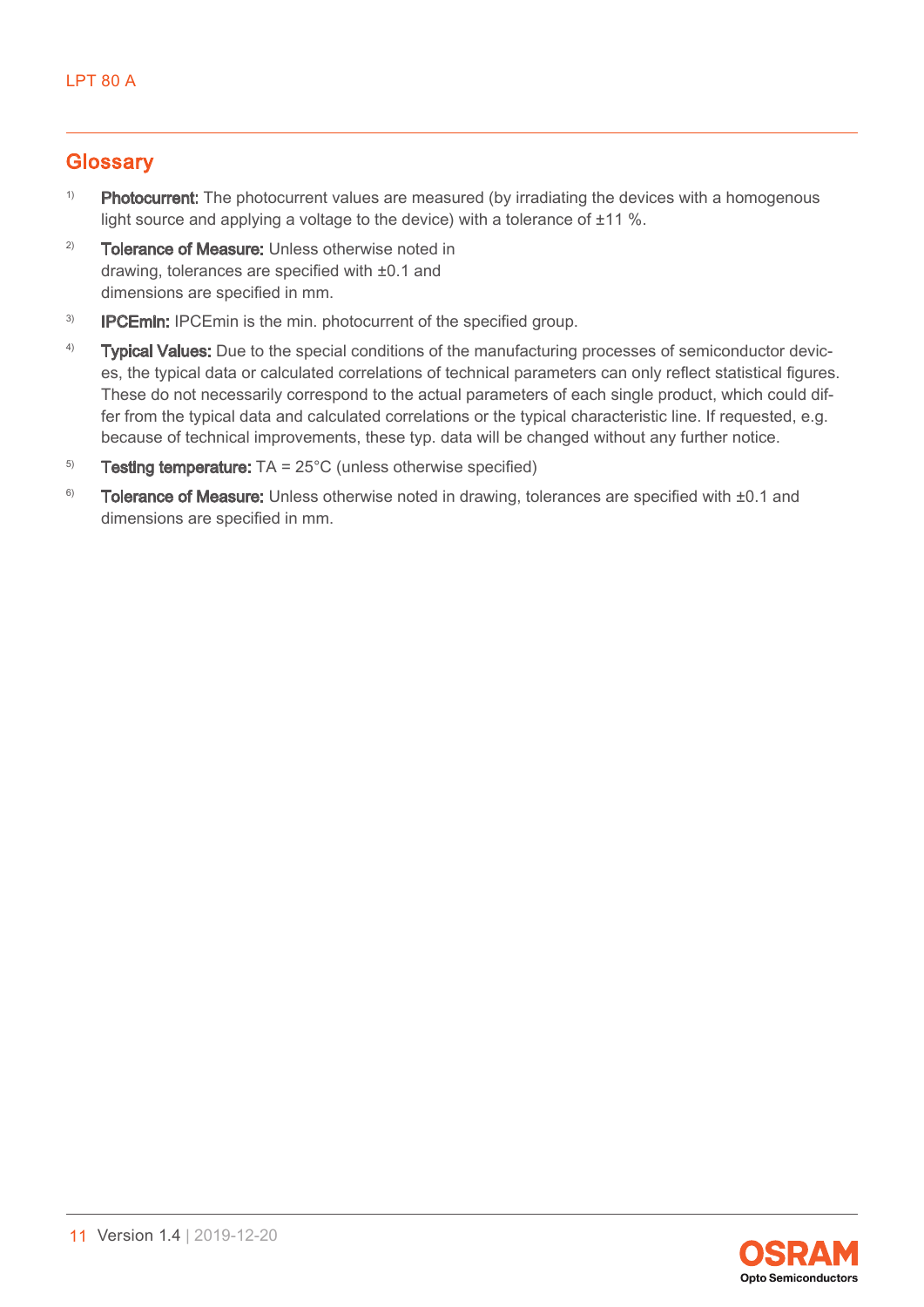| <b>Revision History</b> |            |                                              |  |
|-------------------------|------------|----------------------------------------------|--|
| Version                 | Date       | Change                                       |  |
| $14$                    | 2019-12-20 | Electro - Optical Characteristics (Diagrams) |  |